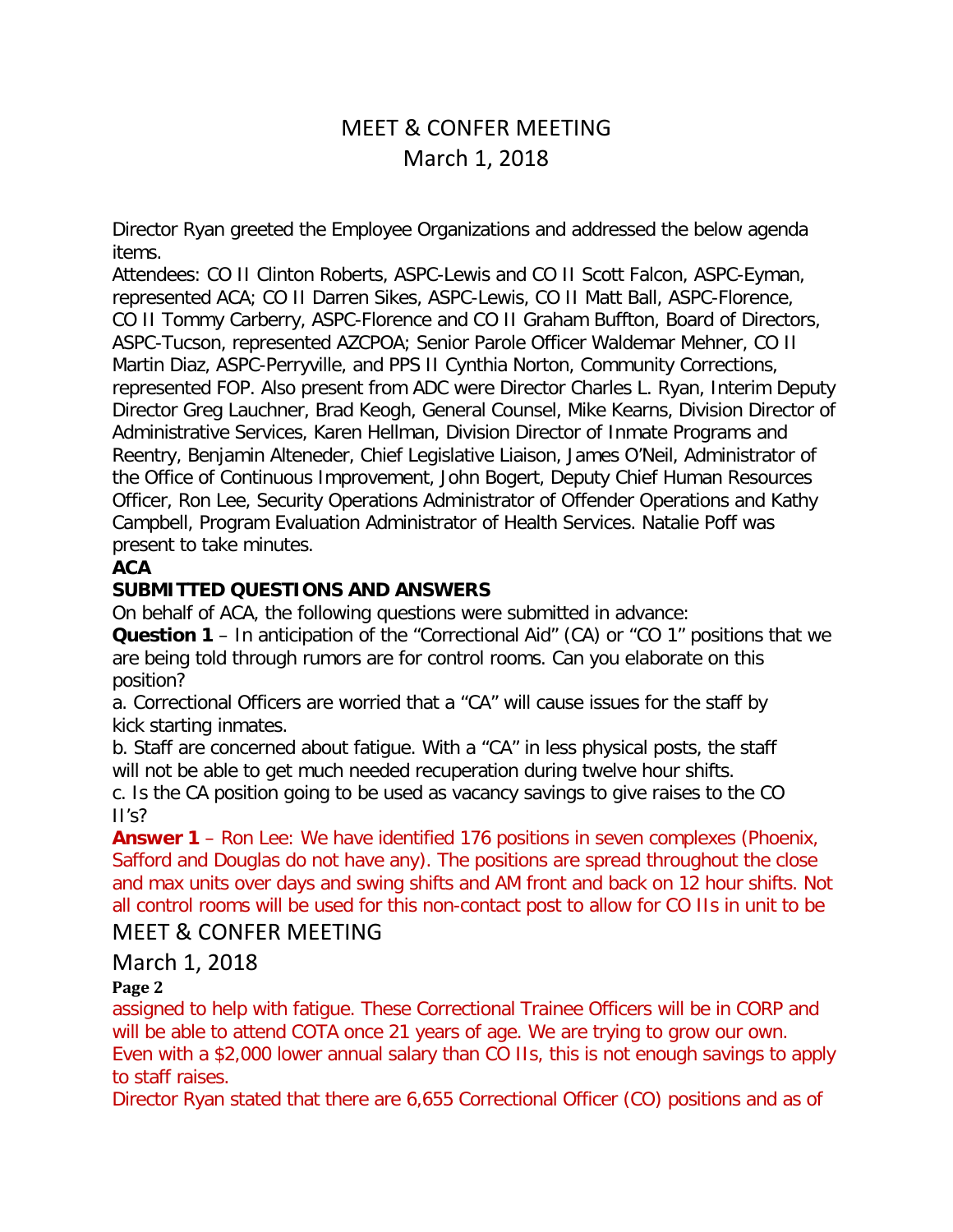Monday, February 26, there were 897 CO vacancies. Director Ryan advised that his office is actively talking with the Chief Operating Officer at the Governor's Office regarding this ongoing issue. Director Ryan reiterated the efforts made by the Department to take a closer look into the issues affecting CO turnover. He reminded the group about the A3 breakthrough project in which groups of Officers and Cadets were surveyed to elicit their input. The Voice of the Customer surveys indicated that one of the primary reasons Officers leave is compensation, a lesser reason for which Officers leave is due to Supervisor treatment, and one of the reasons they stay is for benefits. Using the AMS problem solving approach, the Correctional Officer hiring process was streamlined in 2017 from 120 days to 28 days from initial contact to hire. At the start of that project, there were 640 vacant CO positions which then dropped down to 480. Now that number is back up and will breach the 900 mark by the following week. Director Ryan stated that even though the AZPOST age requirements changed a number of years ago to a minimum age of 21 for hiring COs, nothing states that we (ADC) cannot hire 18-year-olds into the workforce. Within two or three years, the CO Trainees will be vested by the time they get to COTA. Director Ryan clarified that the CO Trainees are not going to take over control rooms. He stated that other agencies are adopting similar Trainee programs, and ADC is hopeful that the CO Trainee program will cultivate a new wave of experienced Officers.

**Question 2** – In the current policies for Administrative Investigations and Employee Grievances (DO 601 and 517), nowhere in the policies does it state that an employee has the right to documentation. In responding to allegations, an Officer does not have access to logs, sign in sheets, etc. ACA has gotten complaints from staff around the state who have been denied access to documentation. ACA would like an addition be added to both policies in regards to requesting documentation.

**Answer 2** – Interim Deputy Director Greg Lauchner: Department Order (DO) 601 authorizes an employee to receive a copy of an administrative investigation or inquiry upon completion and request through the office of the Inspector General. Documents related/relevant to the investigation/inquiry would be included in such requests. A grievance related to DO 601 would be filed after the investigation or inquiry was completed, and therefore available to the employee upon request for grievance purposes. If employees are seeking documents not related to DO 601, communication MEET & CONFER MEETING

# March 1, 2018

#### **Page 3**

with their respective chain of command is encouraged. Based on the above, a policy revision is not needed.

ACA advised that Officers have requested logs in order to respond to Administrative Inquiries; however, their requests were denied.

Mr. Lauchner advised that, in the event such requests are denied, staff should take the request up their chain of command.

ACA asked if there was any kind of form specifically to request ingress-egress logs. Mr. Lauchner stated that there is not a form to request ingress-egress logs, but the request must be sent through the requestor's chain of command. The release of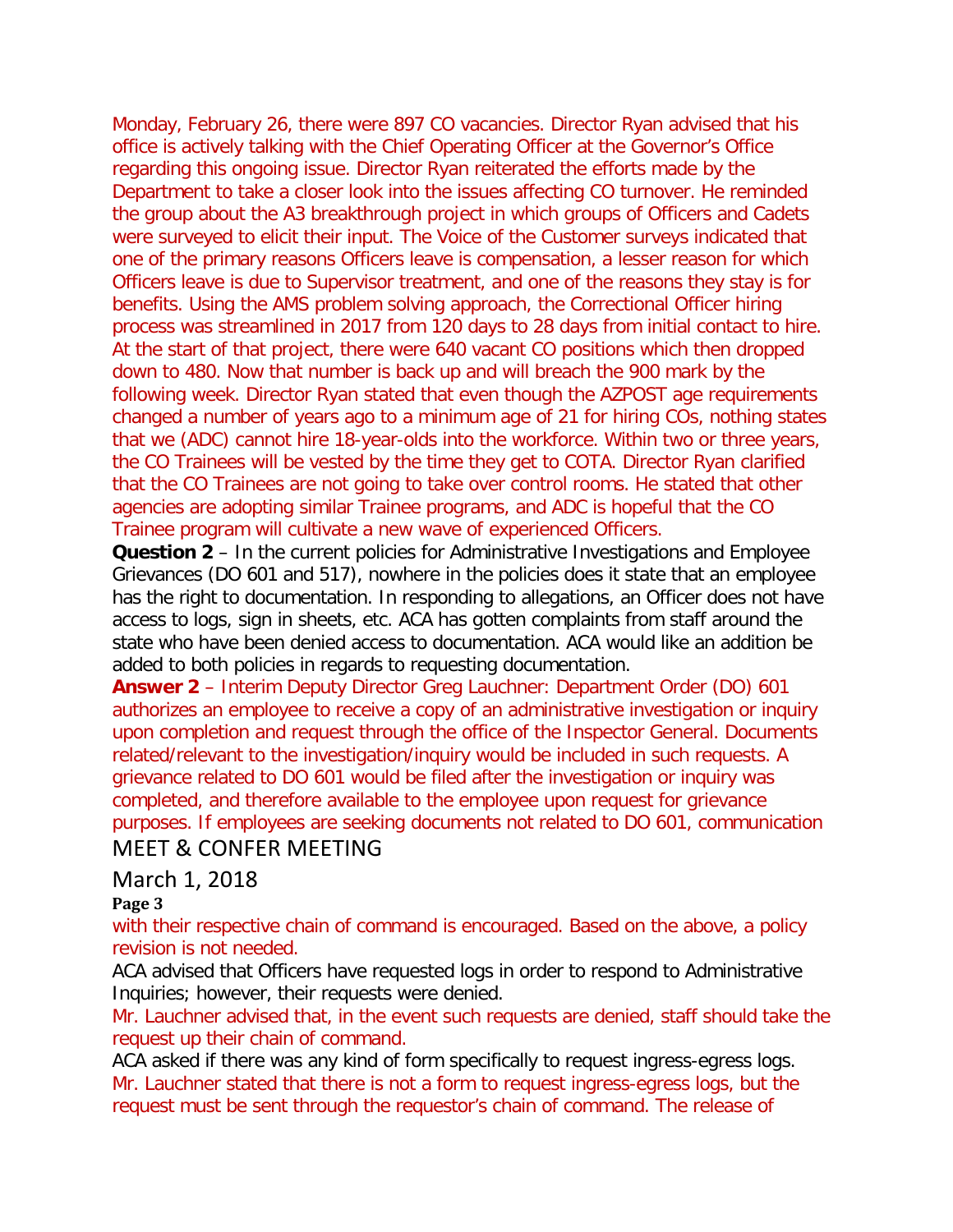Administrative Inquiries or investigation reports must be requested via e-mail and addressed to the Inspector General. Mr. Lauchner advised that the only person authorized to release an inquiry is the Inspector General.

**Question 3** – ACA & AZCPOA: As we all know that the main reason that staff are leaving is pay. Raises are needed! In a past Meet and Confer meeting, Director Ryan stated, "Governor Ducey wants Directors (all agencies) to operate their agency as a CEO and to manage/operate accordingly with the resources appropriated." According to past Meet and Confer meetings, it would seem to be that the authority to allocate the additional funds to pay within the budget given falls on the Director. A \$0.05 raise would be \$2.00 per week, \$104 per year per Officer. According to certain Legislators, there is no funding for raises and the need is dire. As an Officer, we get to receive pay raises for the first nine years only, and on any higher rank with more responsibilities, we will stay at the minimum pay with no possibility of an increase ever. What are you doing as our Director to increase our salary based on the pay scale?

**Answer 3** – Director Ryan: Agency Directors, including ADC, do not have unilateral authority to give pay raises. When taking into account that Corrections Officers, and in a broader sense the Correctional Series, encompasses thousands of positions, the fiscal impact of even small pay raises is significant. Since the fiscal impact is significant, ADC's available budget is a critical limiting factor. If the Legislature and Governor are unable to allocate new resources for permanent pay raises, based on the entire State budget and competing critical needs, then ADC cannot commit to permanent pay raises. However, given our available resources, the Director has implemented a number of one-time compensation strategies in the past to address this issue. The one-time compensation efforts have included: Compensatory Leave pay off, Holiday Leave payoff, Retention Pay, Spot Incentives, Merit Pay, site specific stipends and Merit Pay.

# MEET & CONFER MEETING

# March 1, 2018

#### **Page 4**

The Director will again review one time compensation strategies to include merit this fiscal year, based on available funding.

**Question 4** – ACI, how much money does ACI make if any? Where does the funding go?

**Answer 4** – Karen Hellman: In FY 2017, ACI had sales of \$43.6 million with a profit or net income of \$4.6 million.

ACI's primary revenue source is inmate labor contracts with for profit entities. ACI also generates revenue on the sale of goods produced by ACI. ACI must sustain itself from the revenue it generates (A.R.S. 41-1622) including all operational needs, such as staff and inmate salaries, and manufacturing/ production costs, such as raw materials. The majority of ACI's revenue goes toward these purposes. Also, ACI has supported the State and ADC directly. In addition to an annual transfer of \$1,000,000 to ADC's Building Renewal Fund, one time transfers over the past three years have supported:

• FY 2016 \$500,000 was transferred to the State general fund

• FY 2017 \$1,000,000 was transferred in support of the AIMS replacement project and \$73,700 for Statewide e-procurement system replacement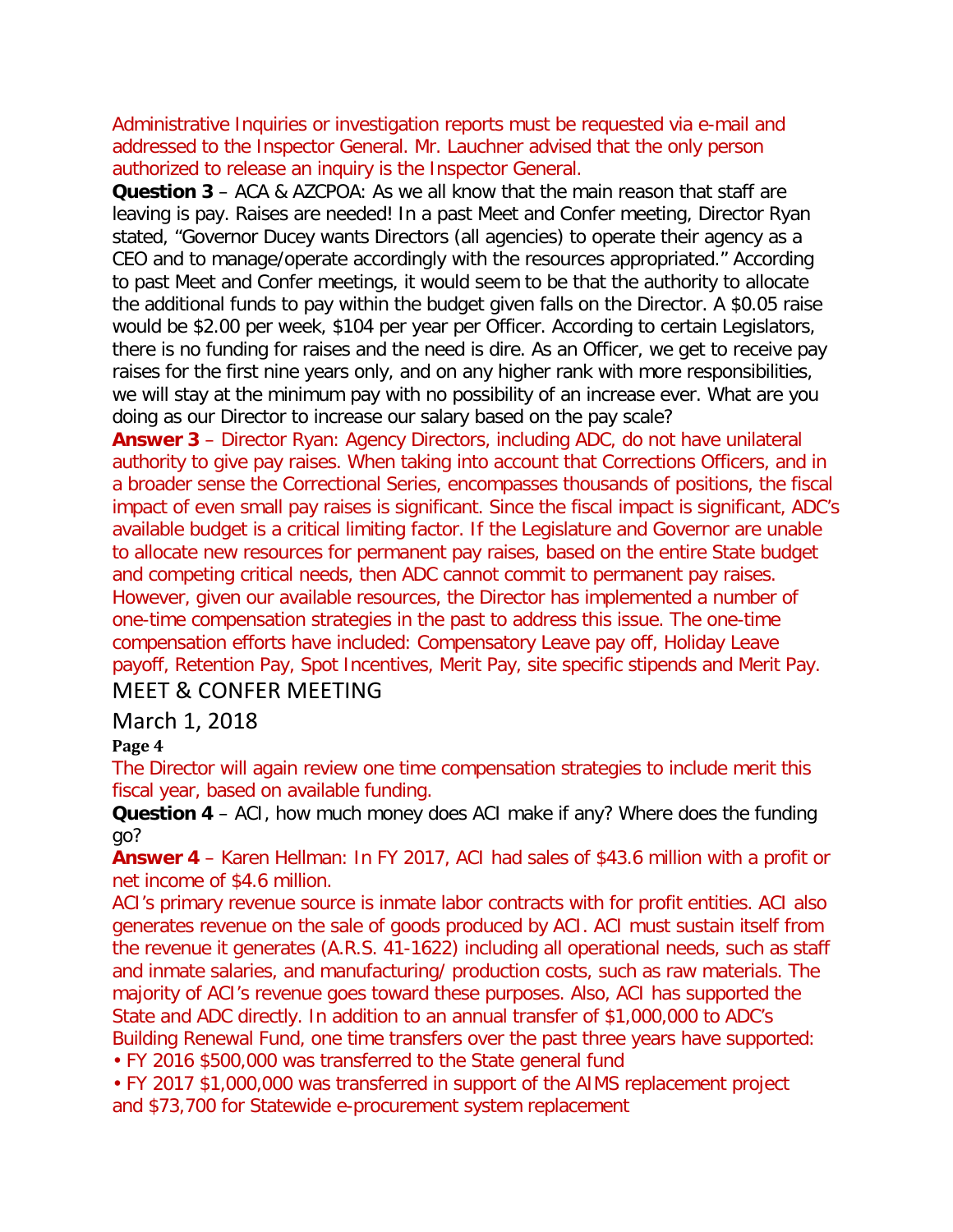• FY 2018 \$1,450,000 was transferred for Locking System Replacement at ASPCEyman Director Ryan stated that ACI is completely self-sufficient. In the 80's, ACI, then known as ARCOR, received general fund allocation. They were losing money. Legislation later changed and required ACI to be self-funded. ACI generates money and is a great work program for inmates.

Karen Hellman encouraged the employee organization to refer their constituents to the ACI website at www.aci.az.gov whenever questions arise, as there is a wealth of information available there.

**Question 5** – Has there been analysis of how much Gov. Ducey's AMS roll out has cost? And how much the innovations have saved?

**Answer 5** – James O'Neil: ADOA is currently responding to a public records request which has requested expenditures on statewide AMS consultant cost and statewide Return on Investment (ROI). At the end of January 2019, ADC will have paid approximately \$3.3 million in consultant costs with AMS deployment (\$1,049,379 for Phase 1, \$1,499,999 for Phase 2, \$500,000 for Phase 3 and \$229,740 for Results Software and 1,200 Results Software Licenses).

# MEET & CONFER MEETING

# March 1, 2018

# **Page 5**

The end of Phase 2 resulted in over 600 staff being trained in AMS with Tier Boards being stood up at the Director's level (Tier IV), 5 out of 6 Tier III Division Boards, Health Services is scheduled March 7, 2018, and all Prison Complexes (Tier II). Phase 3 begins March 21, 2018, with a pilot at Phoenix Complex in which AMS will be rolled out to the front line (Tier I and Tier 0). It will then continue to be rolled out to all divisions, reaching over 3,000 ADC employees over the course of the next 12 months and eventually all 9,541 employees agency wide.

Total ADC AMS expenditures will equal \$3,279,119.00 at a cost of \$343.69 per employee (9,541 FTE).

Some immediate benefits to AMS:

• Hiring Correctional Officers 66% faster – Recruitment process has been streamlined from 120 days to 28 days.

• Corrections cut inmate reception intake – Reduced intake process from 7.5 days to 3 days.

• Right-sizing Corrections' Vehicle Fleet – Identified vehicles not meeting mission critical needs, sent 315 light duty, heavy duty and construction equipment to surplus providing over \$225,000 to the general fund and reducing operating costs by \$25,209.

• High Target Inmates into programs – Increased enrollment over 334% from 3.16% to 13.73%.

• Corrections and AHCCCS: Inmate Medicaid Enrollment – Increased applications 2,236% from 390 applications to over 9,112 applications a year.

• Wildland Fire Crew Overtime Payment Process Improvement - Reduced the time of staff receiving overtime payments from an average of 3.3 pay periods (over 6 weeks) to 1 pay period (2 weeks).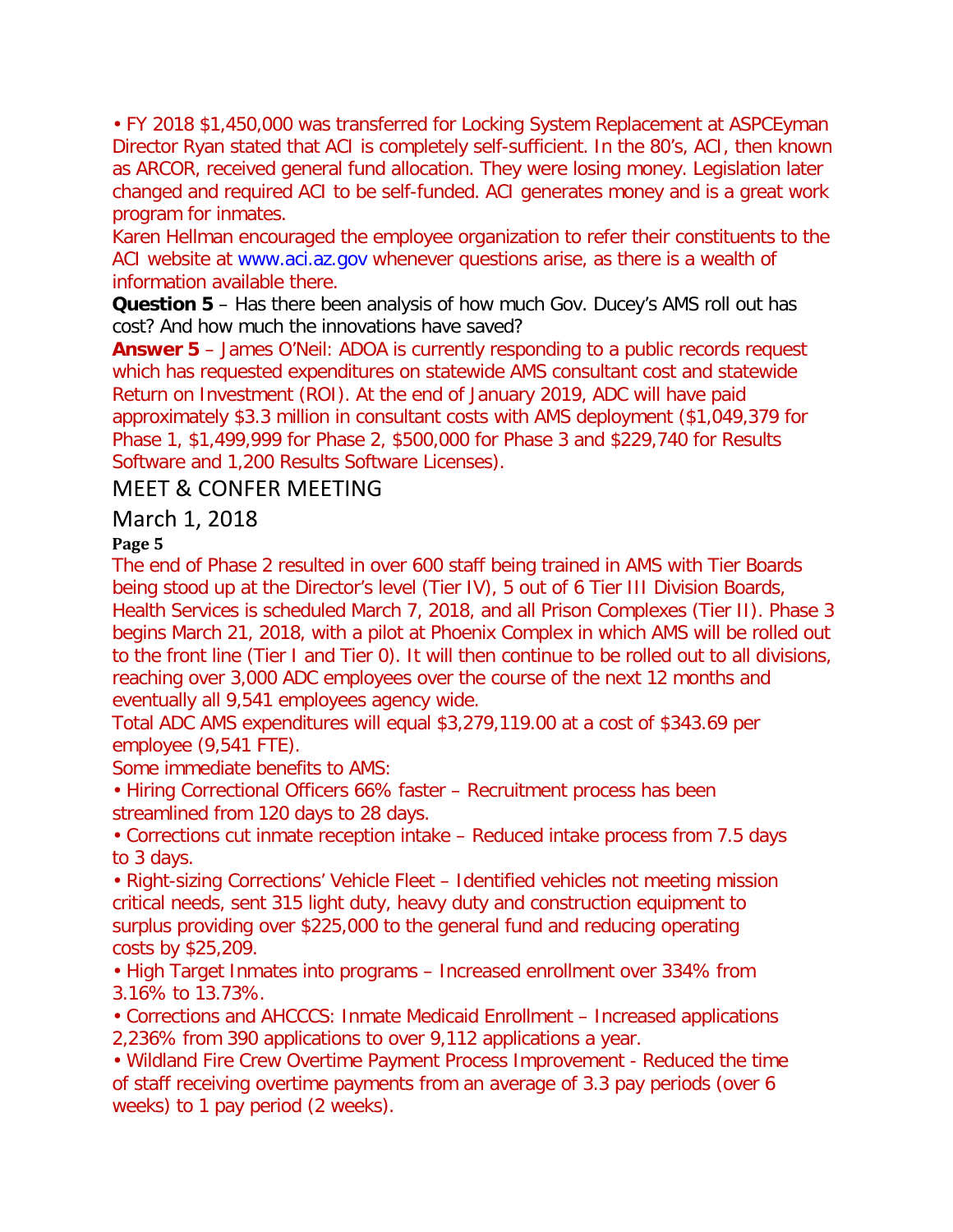• Reduction in the Quantity of Staff Assault Incidents - 21% reduction in the number incidents of assaults on staff with a reported number of 36 for the month of January 2018, down from 59 in January 2017.

• Increase in Volume of Driver's License or State Identification Issued – Increase of over 576% of DL/State Identifications being issued from 47 in the month of October 2016 to 318 in January 2018.

# MEET & CONFER MEETING

# March 1, 2018

#### **Page 6**

• Increase in Volume of Applications for Replacement for Social Security Cards Prior to Release - an increase of 120% in the volume of applications being processed for inmates prior to their release (October 2016 there were 114 applications for the month, most recently January 2018 there were 251 applications).

Director Ryan stated that Governor Ducey's mission is to make Arizona the number one place to work, live and recreate. ADC started its journey to AMS in June 2016.

Phase 1 started with the Executive Team, which took six months to be indoctrinated.

Phase 2 rolled out to the prisons (Florence) and then down to the unit level.

Phase 3 began February 1st, 2018, and continues to involve consultants. This phase will conclude January 31, 2019.

Tier 4 – Director Level

Tier 3 – Division Director Level

Tier 2 – Prison Complex Level

Tier 1 – Unit Level

Tier 0 – Line Staff

AMS will continue to cascade so that employees are able to solve problems no matter their level within the organization.

James O'Neil advised that the best is yet to come. Using AMS, we'll be able to remove waste and find better ways to do business.

Director Ryan stated one of the benefits of AMS in a State Government Enterprise is that silos have been eliminated and there is better collaboration between agencies. Employment centers in Lewis are now called the second chance centers. This has helped forge relationships with the Department of Economic Security (DES) and has presented opportunities to collaborate with DES on initiatives. Program building at Eagle Point is another initiative that will provide training in five or six trades that will prepare inmates for jobs. Resume writing, soft skills and job fairs are among a few of the tools available. 55 percent of participants walk out with jobs. Director Ryan stated there has been and continues to be a significant decline in inmate intake and, since 1974, the inmate population has declined by almost 1,300 inmates. At the beginning of January, there were 41,727 inmates and by the end of February there were 263 less. Director Ryan stated the reduction of recidivism and reentry is one of Governor Ducey's key initiatives. Eggers has been mothballed and Papago is going to be sold. The Department has a little over 800 minimum security beds. The population is declining, and the contract threshold requires the use of minimum beds. We are paying for 90%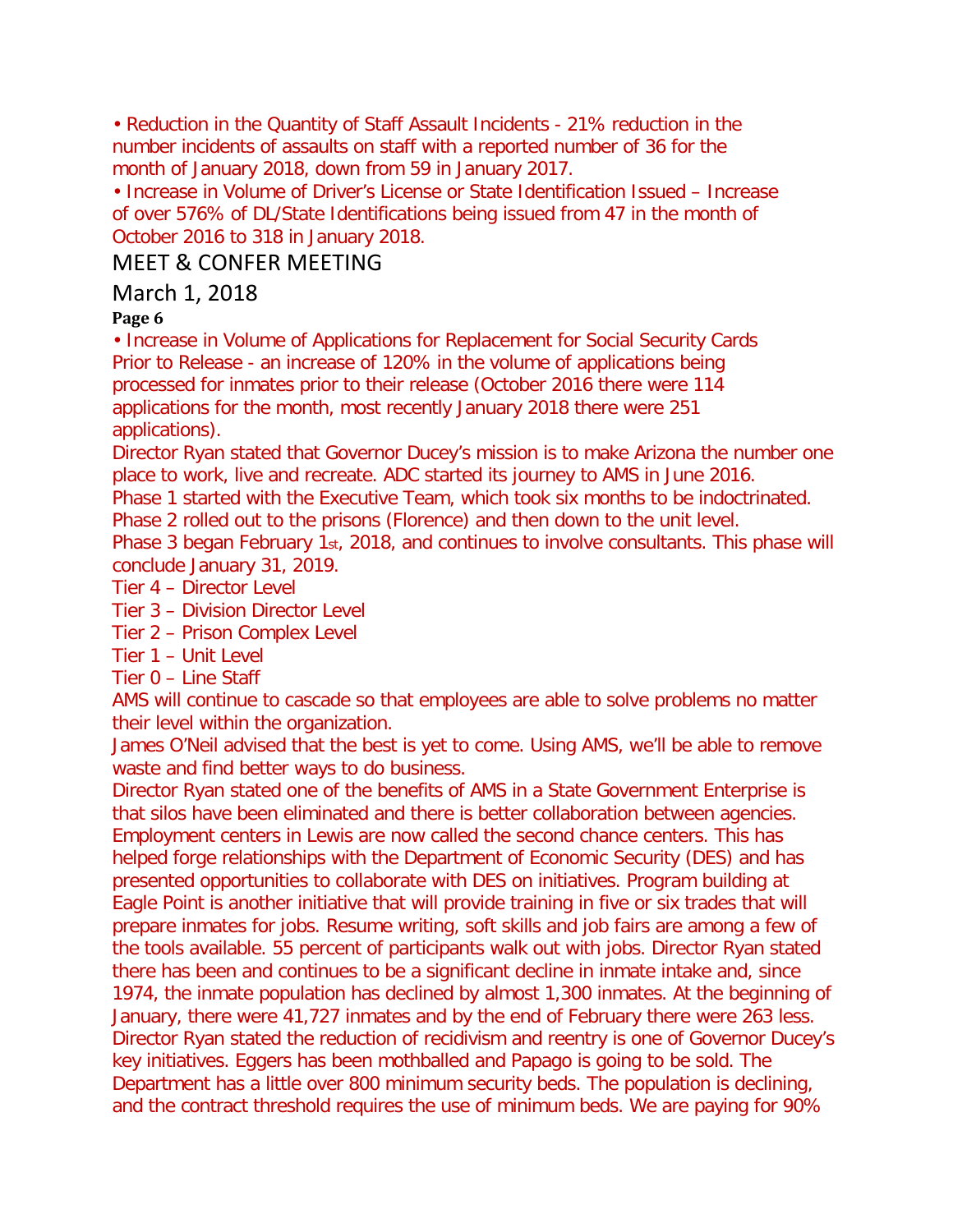plus one and we are not paying for empty beds. Director Ryan continued to say that the AMS is intended to empower employees to make decisions. In AMS, everyone has a voice.

# MEET & CONFER MEETING

March 1, 2018

**Page 7**

#### **FOP**

### **SUBMITTED QUESTIONS AND ANSWERS**

On behalf of FOP, the following questions were submitted in advance:

**Question 1** – Hiring 18-year-old employees to serve as aide:

On social media, reports of ADC planning to hire 18-year-old employees to augment UNARMED POSTS in the units have resulted in mixed comments from current Officers, mostly negative. And with that said, the FOP agrees with the premises of hiring to fill posts, but the FOP would suggest the administration move towards lowering the minimum age of Correctional Officer I (Academy Cadet) to the age of 18. Hiring 18 year-old's has been a practice at the Maricopa County Sherriff's Department (MCSO) for years now and is still the current minimum qualification for employment at MCSO. We are unaware of any age-related issues that MCSO has had to date.

**Answer 1** – John Bogert: There have been 176 CO II positions reclassified to the Correctional Officer Trainee (CO Trainee) position. These positions have a minimum age requirement of 18 and are designed to help employees engage in a career, promote to Correctional Officer II's (CO II) and are not AZPOST certified. CO II's are AZPOST certified and the minimum age requirement mandated by AZPOST rules is 21 years of age. At this time there is no plan to seek a change in those rules but in the future this decision can be evaluated based on the success of the CO Trainee program. Director Ryan stated he will take FOP's statement under advisement. He further said we are developing and recruiting for the future. Letters are being sent to high school principals to recruit for Trainees. Director Ryan recently spent the day with 51 recruiters and Officers, both male and female, in an effort to recruit youth. Director Ryan stated if the Trainee program is successful, ADC can host recruitment events yearround.

#### FOP asked if Trainees are covered.

Discussion ensued regarding the Trainee program. Initially, it was stated that the Trainee positions are covered. Please note the following correction; the Correctional Officer Trainees are uncovered.

# **Question 2** – Unit Rotations:

At some, if not all Complexes, staff rotations have stopped. The prevailing theory is because of low staffing levels that are uneven at different Units. When does the Command Staff believe staff rotations will return?

# MEET & CONFER MEETING

# March 1, 2018

**Page 8**

**Answer 2** – Ron Lee: Unit rotation has not stopped. Unit rotations between Eyman and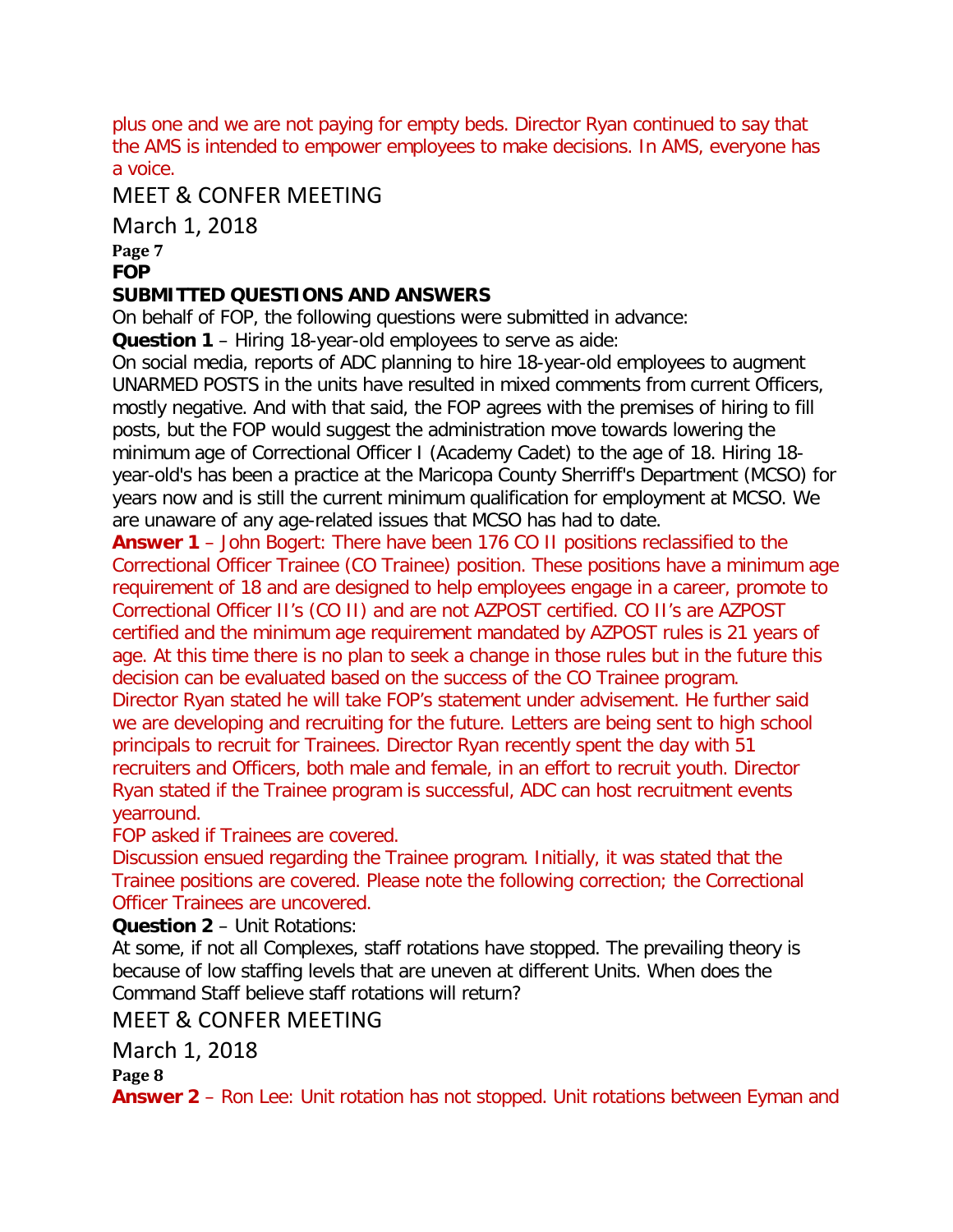Florence were temporarily halted due to the large movement of staff between units as the significant staff vacancies affecting the ability of the units to properly balance staffing on the shifts. We have started the transfers of 25 officers from Florence to Eyman to balance vacancies between the two complexes. Once that balancing is complete, internal balancing of unit vacancies will occur with unit rotation being included. You should not expect a large group of staff rotating units all at one time. This will be carefully planned in order to cause the least disruption to unit operations as possible.

#### **Question 3** – AMS Project on staff assaults:

Is there an AMS project to analyze inmate on Staff assaults? What was the result of this project?

**Answer 3** – Ron Lee: The Department currently has an A3 AMS project on staff assaults. The team has been collecting data for several months and will be starting to analyze the data at the end of this month. In order to get to the root cause there has been many types of data collected, such as, location of assault, inmate custody, mental health score, ages of staff and inmates involved, etc. At this time there are no results to report. We will be sharing the results once the team concludes the project. We are currently working with several other States to find common root causes.

#### **Question 4** – Non-employee Representative:

Under 38-1104 (A) 1 "with the employer's permission, the law enforcement officer's representative may be from the law enforcement officer's professional membership organization." FOP is requesting that the Department to allow members of the FOP who are prior employees of ADC who separated without issue (retired or medically retired) to act as employee representatives. Because the representatives may have to enter a secured area within a State Facility, they may be subject to a background investigation per DI 315 and DO 602. FOP will be willing to pay for the background investigation of non-employees at a reasonable cost, to include the expense of a Department ID Card. No other individual exemptions are requested for these Representatives, as they must follow Department Policy as to conduct.

**Answer 4** – Interim Deputy Director Greg Lauchner: Department Order (DO) 601 is compliant with State Law and authorizes the use of representatives with no prohibition regarding affiliations to professional memberships. DO 601.07.1.2.1 defines "Representative" as a current Department employee regardless of classification or job

# MEET & CONFER MEETING

#### March 1, 2018

#### **Page 9**

assignment. In order to best maintain the confidentiality, integrity, and accountability of administrative investigations, the Department will not revise DO 601 as requested. Director Ryan advised that he would like to have an offline discussion regarding FOP's inquiry.

#### **Question 5** – Promotions Fitpro:

Are they going to change the fit pro for promotional points to the current COTA standard? The current COTA standard is run 1 mile in 15 minutes, six push-ups and 20 sit-ups. The current promotional standard is the old COTA standard based on age, and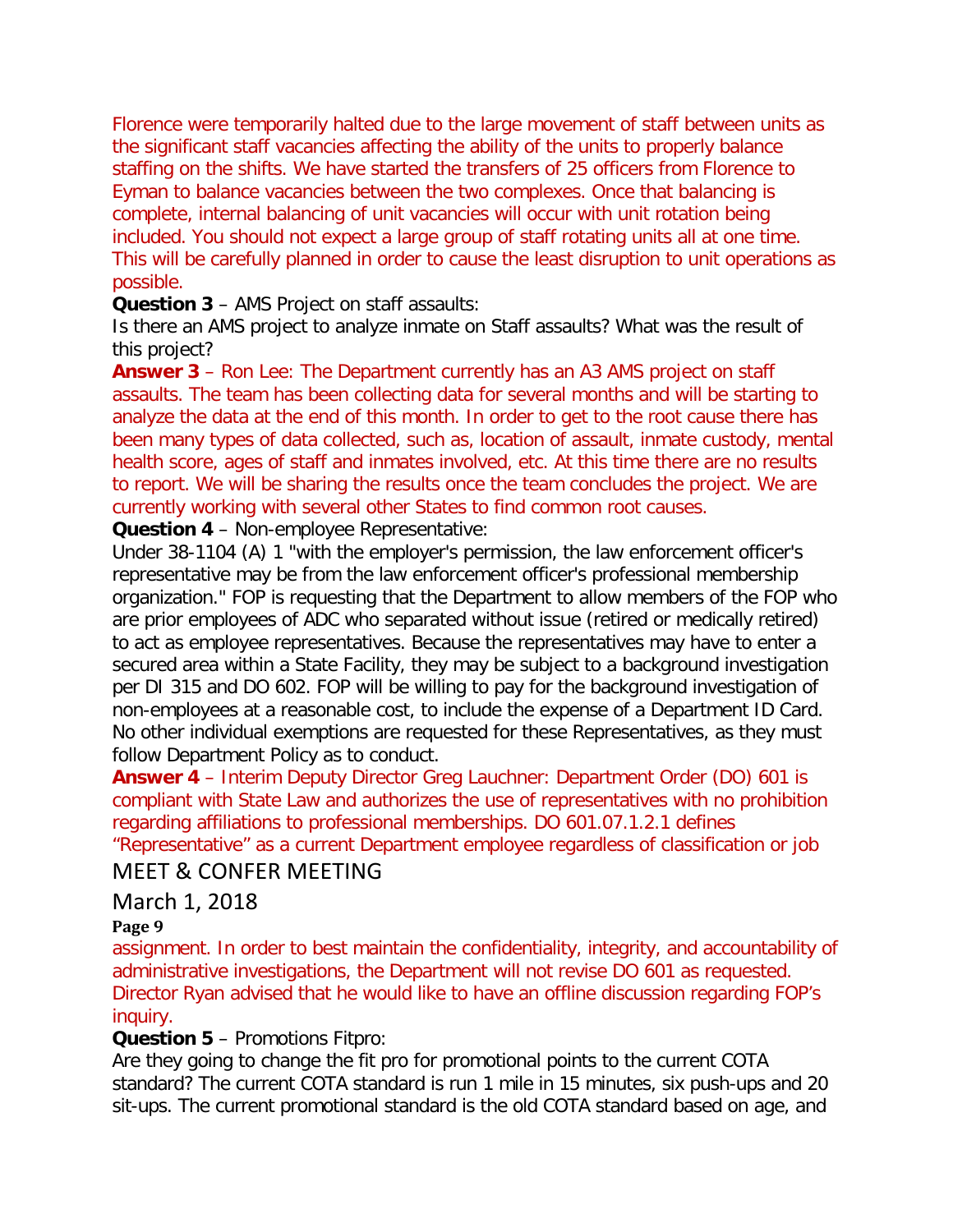the run is still a mile and a half.

**Answer 5** – John Bogert: The current COTA fitness standard is based on the essential functions of a Correctional Officer (CO) in the field. This standard was developed after an intense, outside vendor study of the actual work CO's do and represents the fitness level required to meet the essential functions. The promotional Fit Pro test is designed to award additional promotion points to employees for exceeding the necessary requirements. At this time, there is no plan to change the promotional Fit Pro test. **Question 6** – North Unit – Tents Removal:

At ASPC-Florence North Unit, Yard 3, is there a process underway to reduce the Inmate population over the year to fulfill a complete emptying of 400 beds in the Tents. And is there a plan to remove the physical structures? (Tent Housing) Can you elaborate on a strategic plan to utilize the empty property once this initial process concludes?

**Answer 6** – Ron Lee: A total of 10 tents, 5 from each side of Yard 3, have been reduced for a total reduction of 100 beds. This is due to the overall reduction of minimum custody inmates, and it allows staff to have less inmates and structures to have to supervise. The tent membranes are not reusable due to the elastomeric compound that is painted onto the membranes to make them more weather resistant; they are going to the landfill. The frames are currently being removed with the metal being reused for other projects. The overall tent operation will continue into the foreseeable future. There are no plans to close the entire tent operation. This allows us to consolidate inmates for better supervision.

FOP – Special Note: The Arizona Fraternal Order of Police Corrections Foundation (a 501c3 nonprofit) is having a Henry rifle raffle for ADC employee Brian Bylbie who is a former ADC K-9 Officer, Parole Officer/Supervisor, and currently works in ADC Victim

# MEET & CONFER MEETING

# March 1, 2018

# **Page**

# **10**

Services as a Victim Advocate. Brian is known for his friendly demeanor and is battling health issues Tickets can be purchased via the website: www.azfop44.net. Central Office Employees can give monies to Sgt. Mehner at Central Communications (Dayshift,  $M-F$ ).

# **AZCPOA**

# **SUBMITTED QUESTIONS AND ANSWERS**

On behalf of AZCPOA, the following questions were submitted in advance: **Question 1** – Implement part-time or critical need officers for hospital coverage: Auditors recommended using part-time workers in Nevada — such as retired officers to help augment staffing without overtime or the additional costs of a full-time employee. This strategy helped Nevada's Capitol Police force lower its overtime costs by 20 percent, and auditors estimate it could help Nevada prisons save \$500,000. Have you considered this option for the Arizona Department of Corrections? **Answer 1** – Ron Lee: The number of staff required for supervision of inmates in hospitals ebbs and flows. It is very difficult to estimate how many officers are needed on any given shift or day. The department experimented with part–time officers several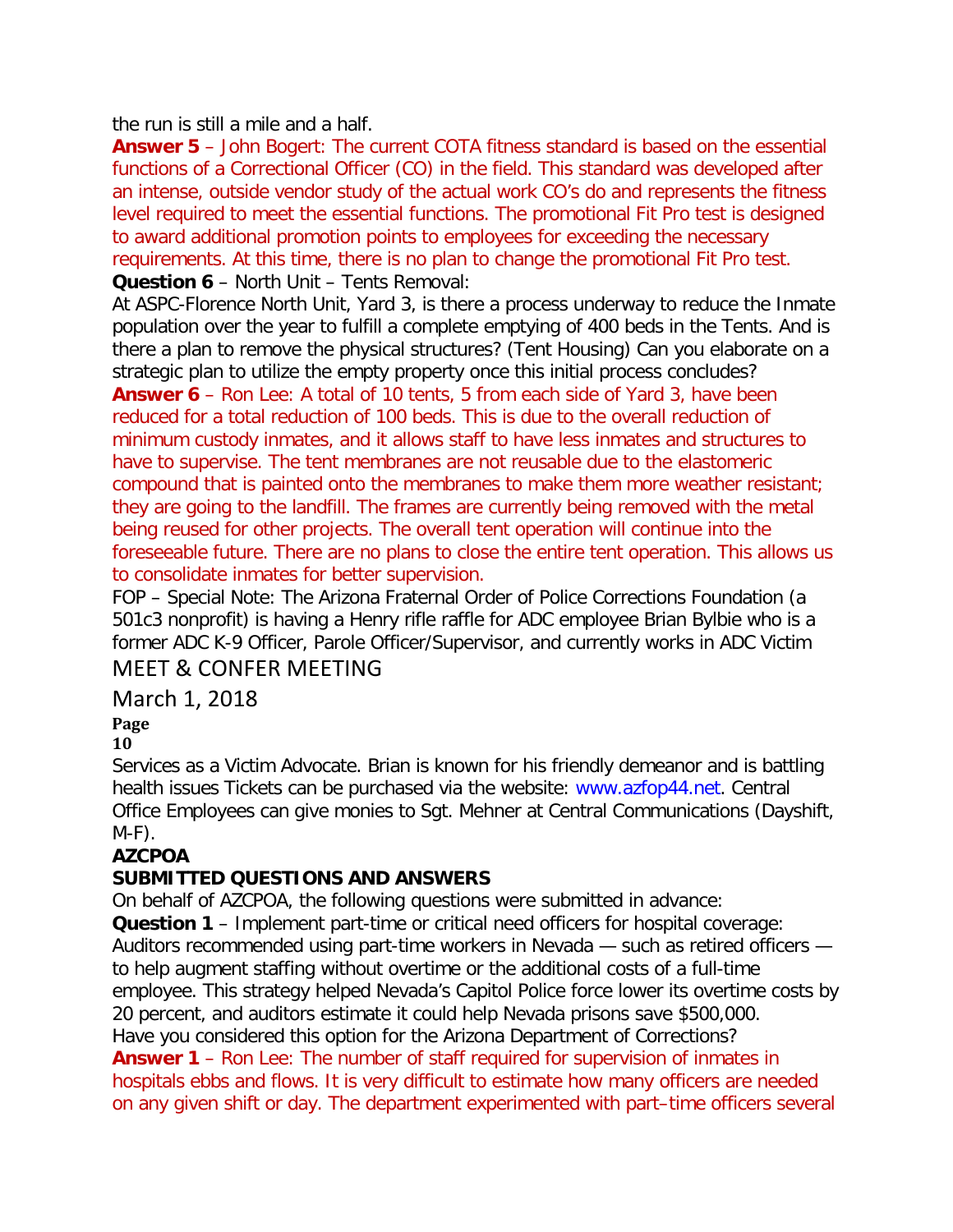years back. They actually took up a full time position number, and the response to the program was quite low. It was not worth continuing due to the low response. The CORP Return to Work Program already allows for retired Officers to come back to work in CORP designated positions after being away from the Department for one year. This gives the Department the greatest flexibility in their assignments as they can work any Corrections Officer post.

**Question 2** – (Douglas Complex) If you are out sick 2 or more days is this considered 1 call in or 1 for each day you're out?

**Answer 2** – Ron Lee: If an employee is out sick two or more days consecutively the call-in's are considered as one call-in.

AZCPOA stated that call-ins such as the example are being handled as separate call-ins at Douglas.

Ron Lee advised that an e-mail clarifying call-in procedures will be sent to the Institutions to correct that issue.

MEET & CONFER MEETING

March 1, 2018

**Page**

**11**

**Question 3** – (Douglas Complex) Why is it we are afforded 60 hours of sick leave but can only use 48 hours in 12 months?

**Answer 3** – Ron Lee: Staff accrue sick leave hours each pay period. Staff may use their sick leave with approval of their supervisor.

I believe this question is related to DO 525.02, Sick Leave Usage referencing an employee who has a history of three (3) or more call-ins in a six (6) month period. Please keep in mind the accrual of sick leave is a benefit provided by the State of Arizona to its employees. This does not mean that we have to allow employees to use every hour of sick leave accrued. Attendance is a critical component of effectively and efficiently managing the agency and ensures adequate staffing levels for safety and security. The Department demonstrates respect and appreciation for employees who exhibit reliability by imposing and enforcing a reasonable attendance standard throughout the Department.

AZCPOA stated that Douglas, Tucson and Perryville are marking sick leave call-ins as Unauthorized Absence (AB). AZCPOA shared a three-page directive that was given to all Supervisors at ASPC-Tucson. AZCPOA stated that they are working with the Southern Region Operations Director to further look into this issue. Graham Buffton of AZCPOAs Tucson Chapter will send Director Ryan the three page directive via e-mail for further review.

**Question 4** – (Perryville Complex) Is it possible to have a trial of K9s on site at yards that have a high number staff assaults during days and swings as a deterrent in the spirit of staff safety.

**Answer 4** – Ron Lee: Every institution has assigned K9 teams. SSU and the Majors look at trends and deploy the K9's to the areas/units where they see the most use. It has been standard practice for K9 to be on the yard doing random and target searches, or just walking the yard, when they are available. Unfortunately, we do not have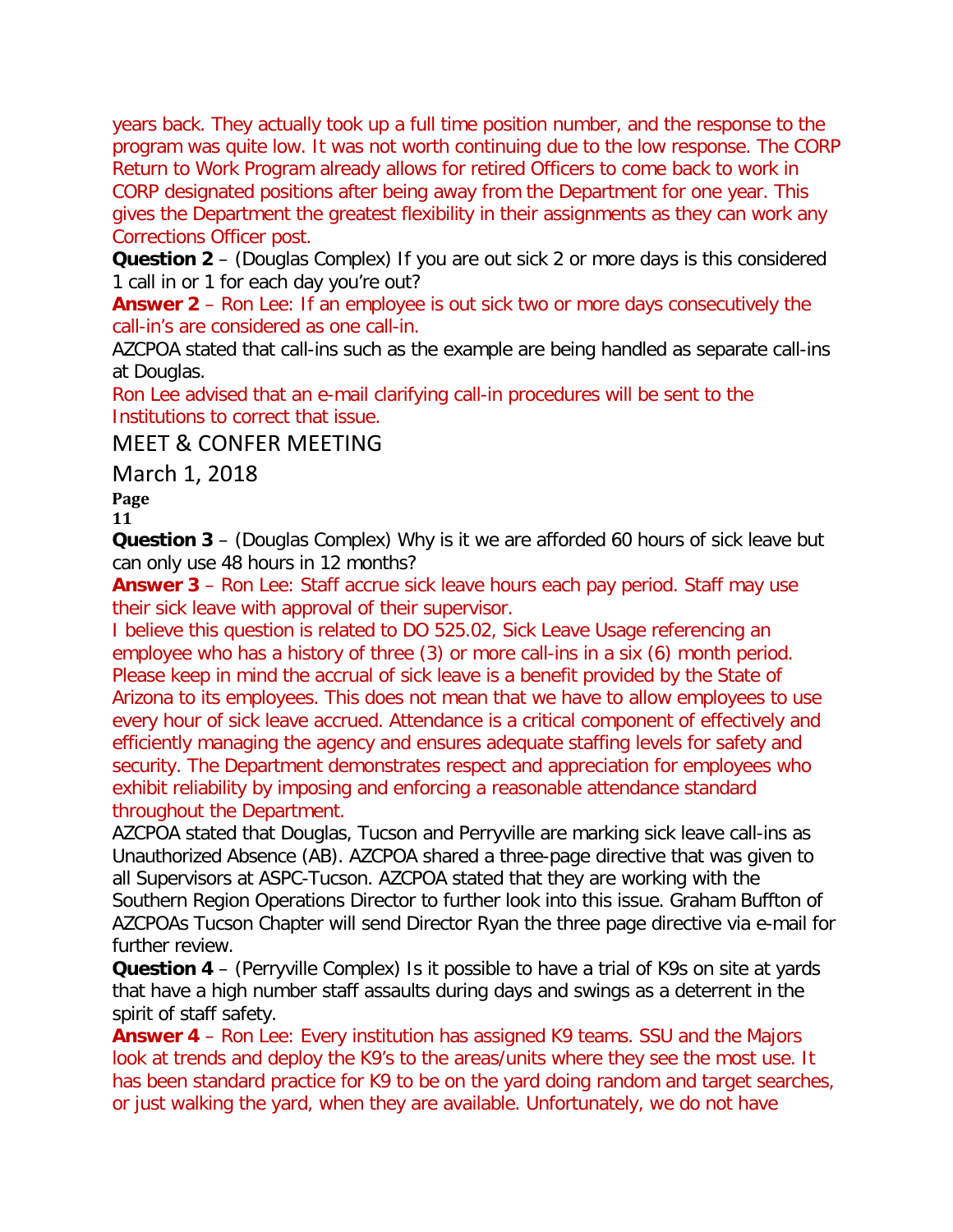enough teams to be on every unit during day and swings everyday due to the other duties the teams are assigned such as barrier sniffs for work crew inmates, visitation on the weekends, and the required training each week to maintain certification.

Director Ryan stated if there is a unit with a greater frequency of assaults, he does not see why ADC could not bring K9s onto the unit. The data would need to show the need for K9s.

**Question 5** – Is there a possibility of a merit pay for perfect attendance?

# MEET & CONFER MEETING

March 1, 2018

# **Page**

**12**

**Answer 5** – Mike Kearns: No, Merit Pay is based on MAP scores. Annually, each employee's MAP is structured to specifically measure and rate performance. Perfect attendance is not an alternative measure to utilize in applying Merit Pay.

Director Ryan stated that dependent on the availability of funds, he anticipates giving merit pay, the same as last year when MAPs are completed. Director Ryan shared with the group that the Department projects that \$64 million will be spent on overtime. In addition to paying out Compensatory Leave, ADC is also looking at paying out Holiday Leave. Director Ryan shared that there have not been any other approved pay packages as the priority is Education.

**Question 6** – Can DO 525 be re-written to make the unscheduled absences written play by play for overall consistency like late is addressed?

**Answer 6** – Director Ryan: The issue of how to handle unplanned absences was recently addressed during a video conference with all ten Wardens. Guidance was given for interpretation of the policy by supervisors and administrators. The language in DO 525 is sufficient as written.

**Question 7** – (Perryville Complex) Is/can the Department push towards getting the law changed to where consensual sex inmate to inmate is a crime. This is a major problem at female yards.

**Answer 7** – Brad Keogh: The seriousness with which the Department treats sexual activity between inmates is reflected in DO 125, which prohibits both consensual and non-consensual sex between inmates, expressly providing that "The Department has zero tolerance for sexual contact **of any kind with inmates** and offenders including sexual harassment, conduct, assault and/or contact, **by inmates**, staff, contractors, volunteers and others."

The Department's seriousness is further reflected in DO 803, which prohibits both consensual and non-consensual sex between inmates, providing for a multitude of disciplinary sanctions for a wide array of conduct, from sexual assault to indecent exposure to consensual sexual contact to displaying sexually explicit material to handholding.

The Department's commitment to keep all inmates safe from non-consensual sexual activity is reflected in its federally certified 100% compliance rate with the Prison Rape Elimination Act National Standards, which are administered by the U.S. Department of Justice and its Bureau of Justice Assistance and the National PREA Resource Center.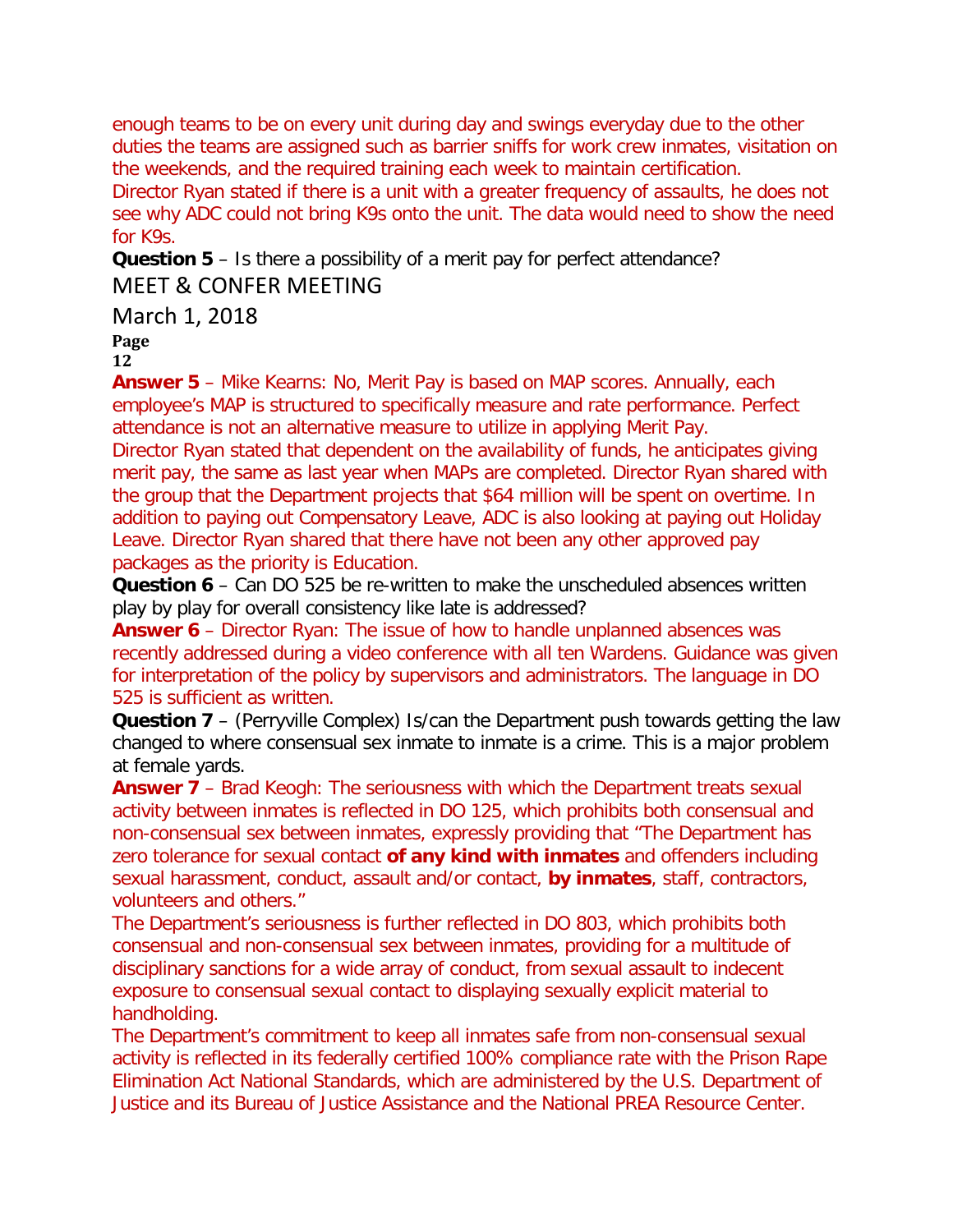# MEET & CONFER MEETING

### March 1, 2018

# **Page**

**13**

The current state of the law governing sexual activity with inmates is set forth in A.R.S. § 13-1419, which makes it a felony crime for a "person" to intentionally or knowingly engage in any act of a sexual nature with an inmate. The Legislature defines "person" only as an employee, third party contractor, official visitor, volunteer, or agency representative of ADC, ADJC, private prison facility, juvenile detention facility, and city or county jail.

When presented with the opportunity to include inmates within the definition of "person", the Legislature declined to do so. The Department currently has no plans to lobby the Legislature to expand the definition of "person" to include inmates. Even if the Legislature were to so expand the definition of "person", it remains uncertain, at best, whether the county prosecutors would pursue felony prosecutions of consensual sexual activity between inmates.

Director Ryan reiterated that there is no such thing as "consensual" sexual activities between inmates. Those infractions are subject to PREA.

**Question 8** – (Yuma Complex) A schedule of times memo for supervisors was put out to report to shifts accordingly, it is being followed as directed. There are units with less than 8 officers to manage in some complexes, and supervisors do not require all that time to prepare for their shifts. It is a waste of .25 hours Cash OT for some of these units, and some of our supervisors chose to not claim this Cash OT- but some of them do still, following this direction. The 45 minutes after the hour it is unnecessary to take care of their shift paperwork. May you please re-consider this direction to re-adjust these supervisors' hours of arrival in these specific units to what it is reasonable to complete the task?

**Answer 8** – Ron Lee: The Department adheres to the schedule as stated in the 'Notice to Supervisory Staff Re: Recording of Hours Worked Security Series and Shift Work.' This notice went into effect after the Arizona Department of Corrections settled with the Department of Labor regarding supervisor's unreported overtime hours. The 'Notice to Supervisory Staff Re: Recording of Hours Worked and Security Series and Shift Work' is required to be signed by each Sergeant and Lieutenant. The notice outlines posting, sample supervisor schedules, overtime approval/usage and compliance with Department Order 512.

As a result of the notice, the posting of Supervisor positions and the hours of posting changed. The change was intended to allow supervisors adequate time to prepare for

# MEET & CONFER MEETING

March 1, 2018

#### **Page 14**

briefing, as well as complete or collect paperwork at the end of the shift, without incurring overtime. The notice also outlines what is required should a Supervisor need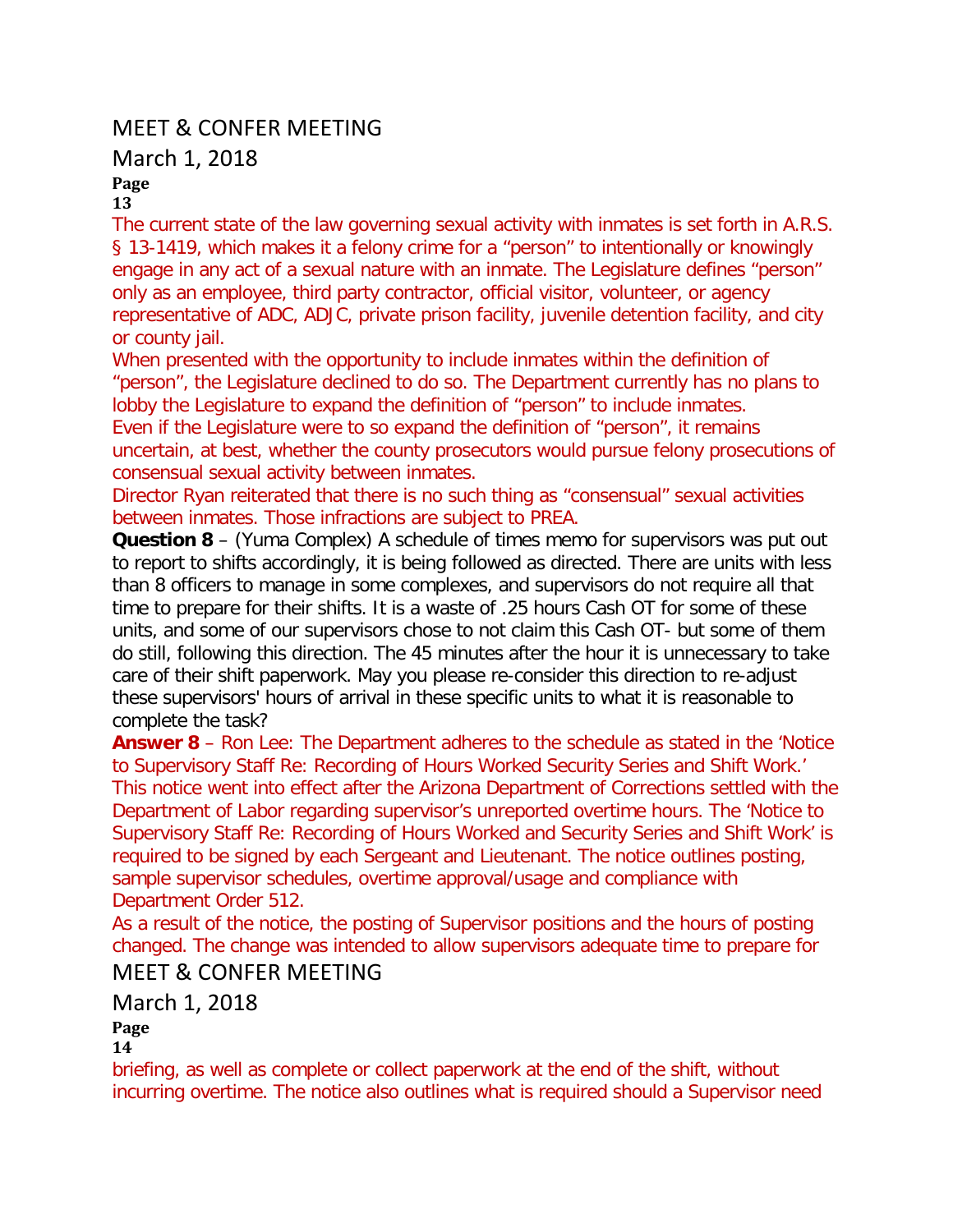overtime to complete their duties and who is authorized to obtain overtime. It does not differentiate between units with eight employees versus those with two hundred employees. It is to provide a consistent implementation of supervisory schedules. Per the notice, the supervisor schedules are as follows:

#### **Days:**

Supervisor 1-0515-1315-prep for briefing

Supervisor 2-0645-1445-receive all documents and equipment accountability for shift Supervisor 3-0545-1400-work shift

#### **Swings:**

Supervisor 1-1315-2115-prep for briefing

Supervisor 2-1445-2245-receive all documents and equipment accountability for shift Supervisor 3-1345-2200-work shift

#### **Graves:**

Supervisor 1-2115-0515-prep for briefing

Supervisor 2-2245-0645-receive all documents and equipment accountability for shift Supervisor 3-2145-0600-work shift

While it may not require 45 minutes to complete the shift tasks of that day, there are other administrative tasks the supervisor can complete such as working on MAP's,

completing CBT training, reviewing AL requests, etc. These types of duties are perfect for the before and after shift periods so that supervisors are on the yard assisting and supervising during the shift.

Ron Lee stated that not recording time for hours worked is an issue. He said if you are working, you have to claim your time. Supervisors and employees are responsible for making sure all hours worked are recorded. Ron Lee advised that he would send an email

to the Wardens

Director Ryan issued a verbal Cease and Desist notice to the Employee Organizations in attendance. **It is NOT acceptable to not record hours worked**.

**Question 9** – What is the plan for hiring 18-year-old? Where will they work and how many do you expect to hire?

**Answer 9** – Ron Lee: We have identified 176 positions in seven complexes (Phoenix, Safford and Douglas do not have any). The positions are spread throughout the close and max units over days and swing shifts and AM front and back on 12 hour shifts. Not all control rooms will be used for this non-contact post to allow for CO IIs in unit to be

# MEET & CONFER MEETING

March 1, 2018

# **Page**

**15**

assigned to help with fatigue. These Correctional Trainee Officers will be in CORP and will be able to attend COTA once 21 years of age. We are trying to grow our own. Even with a \$2,000 lower annual salary than CO IIs this is not enough savings to apply to staff raises.

# **OPEN DISCUSSION:**

Director Ryan stated that ADC is the largest State Agency in Arizona. He further stated